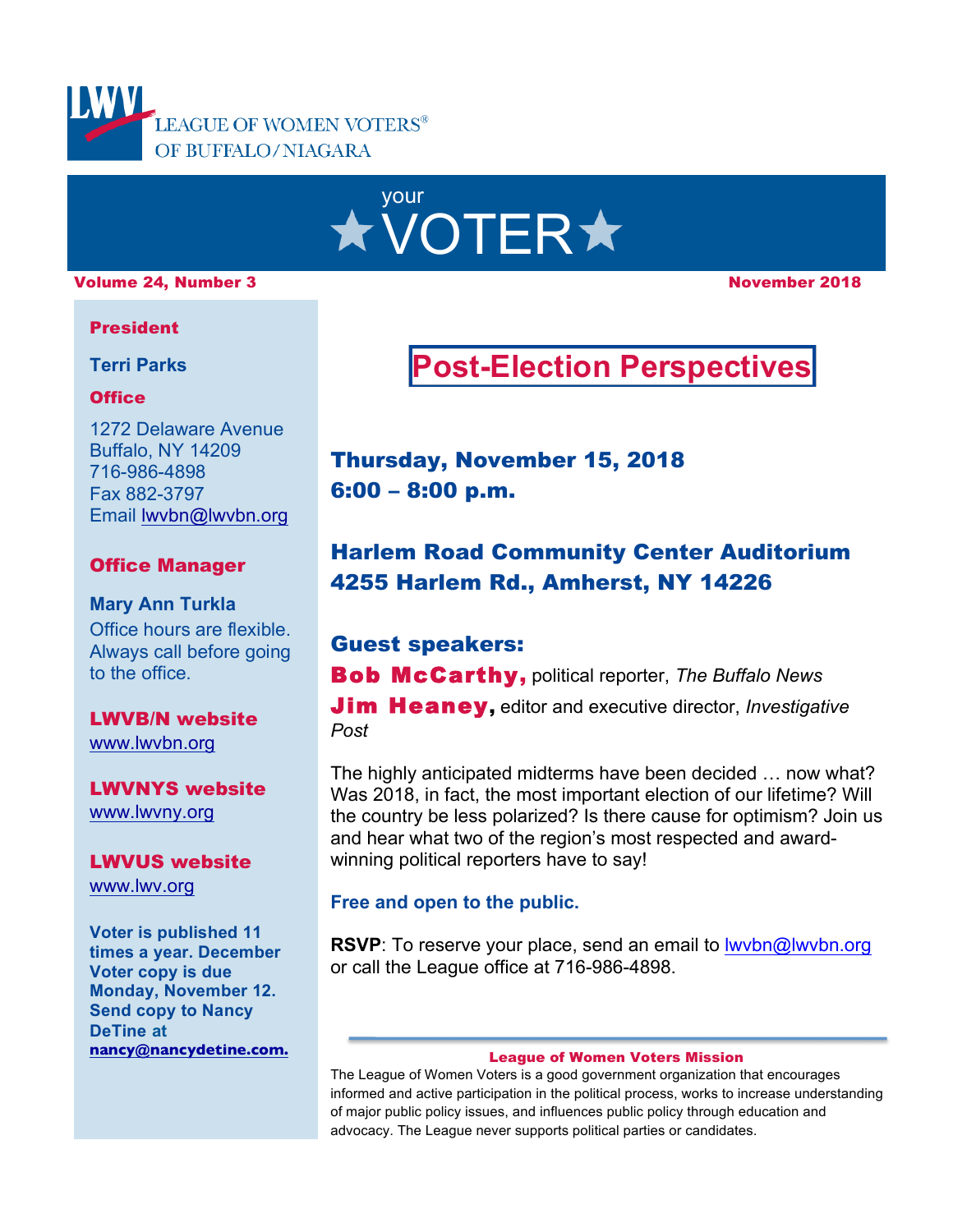**A**

**A**

### **News from the President and the Board**

Greetings and many thanks for the get well wishes I have received. It's so good to be well on the way to complete recovery after a long but pleasant hospital stay. I am one stubborn woman and proved no match for a very stubborn bacteria with the most able help from my doctors and modern medicine. What a blessing it is to be able to serve the League and voters once again!

Many thanks also to the officers, board and committees for showing us all that the League has many willing and able people to carry on its work. I especially thank Ramona Gallagher, our most able First Vice President, for taking on many things that needed doing right now at election time.

In the past few months, the board has been very busy. It approved a leave of absence for Pat Costanzo and appointed Shirley Joy to chair the Finance Committee, with Pat continuing as a valued member. The board also agreed to set up an Instagram account and approve purchase of the League of Women Voters of New York State Voters Guide Part II for distribution at public libraries in Erie and Niagara County. It has information about all the statewide candidates in this year's election. Of course, you can get the information online at VotingNewYork.org. If any candidates for any office haven't responded to the League, please contact him/her and request a response to the invitation from lwvny.org. All candidates have been invited to respond.

Finally, I personally apologize for not having a printed Voter for September and October. I was unable to do the work to make the final copy, which I send to our printer. It would be good to have a back-up graphic editor for the Voter. Please contact the League office if you're proficient in Microsoft Word and would be willing to consider that service to the League.

*Terri Parks*

### **Great Decisions**

**A** Fran Holmes will lead our last topic for 2018 – Global Health: Progress and Challenges – to be discussed Thursday, November 1, from 10 a.m. to 12 noon at 1272 Delaware Avenue. (Be sure to change your calendar.) "The collective action of countries, communities and organizations over the last 30 years has literally saved millions of lives around the world. Yet terrible inequalities in health and well-being persist. The world now faces a mix of old and new health challenges including the preventable deaths of mothers and children, continuing epidemics of infectious diseases, rising rates of chronic disease and pandemics. For these reasons, the next several decades will be at least as important as the last in determining well-being across nations. This certainly affects all of us."

By the time you receive this Voter, I will already have had to contact everyone who belonged to Great Decisions last year in order for them to receive a 20% discount because the offer ran only for a limited time. If anyone is interested, you can still join for 2019, but your discount will be only 10% off the \$32 complete cost.

*Bernice Baeumler*

## **Candidate Forum, October 30, 2018**

Candidates for the U.S. Congressional District 27, New York Assembly Districts 142 and 147, and the Erie County Clerk have been invited to participate in a Candidate Forum at the East Aurora Senior Center, 101 King Street Suite A, East Aurora, NY 14952. The forum will take place from 7:00 to 9:00 p.m. There must be at least two candidates for each office participating in the forum. Candidates will respond to written questions from the audience.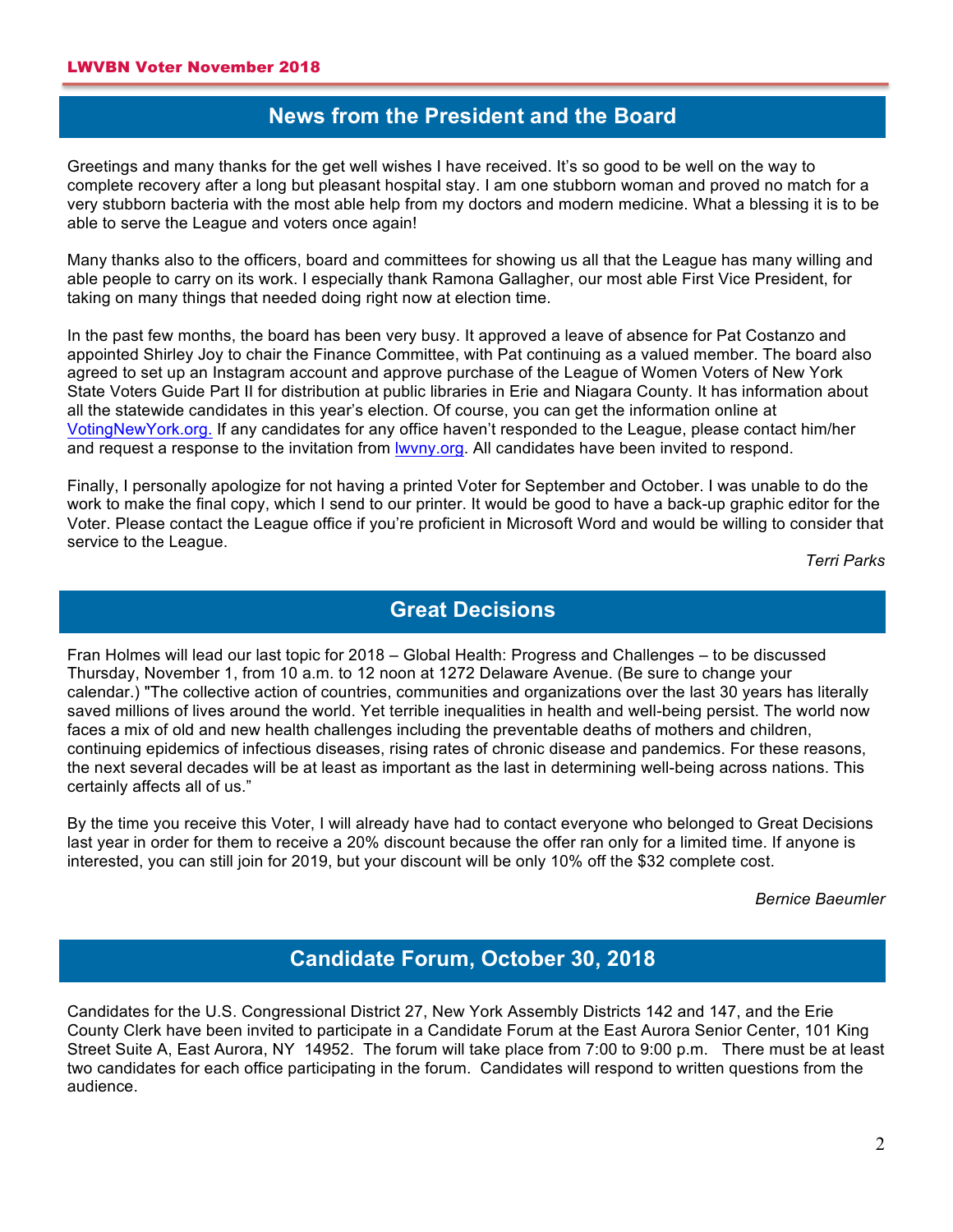## **Money in Politics Update**

## **A A Rose by Any Other Name …**

The term "501(c)4s" is a designation for "social welfare" groups named under the federal tax code. We encounter the term in our reading and skim over it, better left to the accountants. The Internal Revenue Code grants tax-exempt status to these groups, as long as their funds are spent primarily on social welfare causes, such as poverty, education, health, and safety. They can accept unlimited contributions from any source and are not required to publicly disclose their donors.

These groups may legally contribute *unlimited* funds to a super PAC that supports a cause or a candidate. Who could suspect the motives of donors to super PACS with names like Americans for Prosperity, American Tradition Partnership, Club for Growth, and Citizens for a Strong America? Surely, we think, they must be working for the benefit of all of us. Other more descriptive names could be "dark money" and "stealth players."

IRS rules allow super PACs to advocate for a party or a candidate, but they may not communicate directly with them. They cannot ask the campaign for information, strategies, or what to say in television ads. That would be called coordination, and it's illegal. They can produce the colorful. glossy, and often untruthful postcards that can derail a candidate for election. We don't know who the stealth players are behind sometimes false charges. They choose our candidates, influence our vote, and, when their candidates are elected, reap the rewards of favorable legislation. They determine our quality of life, our children's future, and whether or not our planet will continue to sustain life … all with the power of money.

A documentary entitled "Dark Money" and distributed by the Public Broadcasting System is currently being shown across the country. It depicts the attack by anonymous moneyed interests on Montana's government, natural resources, environment, and individual citizens. As the first state to try to control the flow of corporate money into politics in 1912, Montana was effectively slapped down by the historical Supreme Court ruling called "Citizens United vs. FEC" in 2010.

Watch for more about the "Dark Money" documentary next month.

*Janet Goodsell, MIP Committee*

## *Forum: Voting Rights in New York* **A**

**Wednesday, November 28, 2018, 7:00 p.m.** Westminster Presbyterian Church Parish Hall 724 Delaware Avenue, Buffalo, NY 14209

Parking is available behind the church.

New Yorkers want free, fair and secure voting. But, unlike many other states, New York has antiquated laws that discourage voting and deny many citizens the freedom to vote. Together, we can change that. Western New York voters and speakers from the Let NY Vote Coalition, including Susan Lerner, executive director of Common Cause/New York, will talk about common-sense solutions needed to protect and expand the freedom to vote.

Sponsored by: Common Cause/New York, Buffalo Niagara Coalition for Open Government, Jewish Community Relations Council, League of Women Voters Buffalo Niagara, NAACP-Buffalo Branch, and Partnership for the Public Good.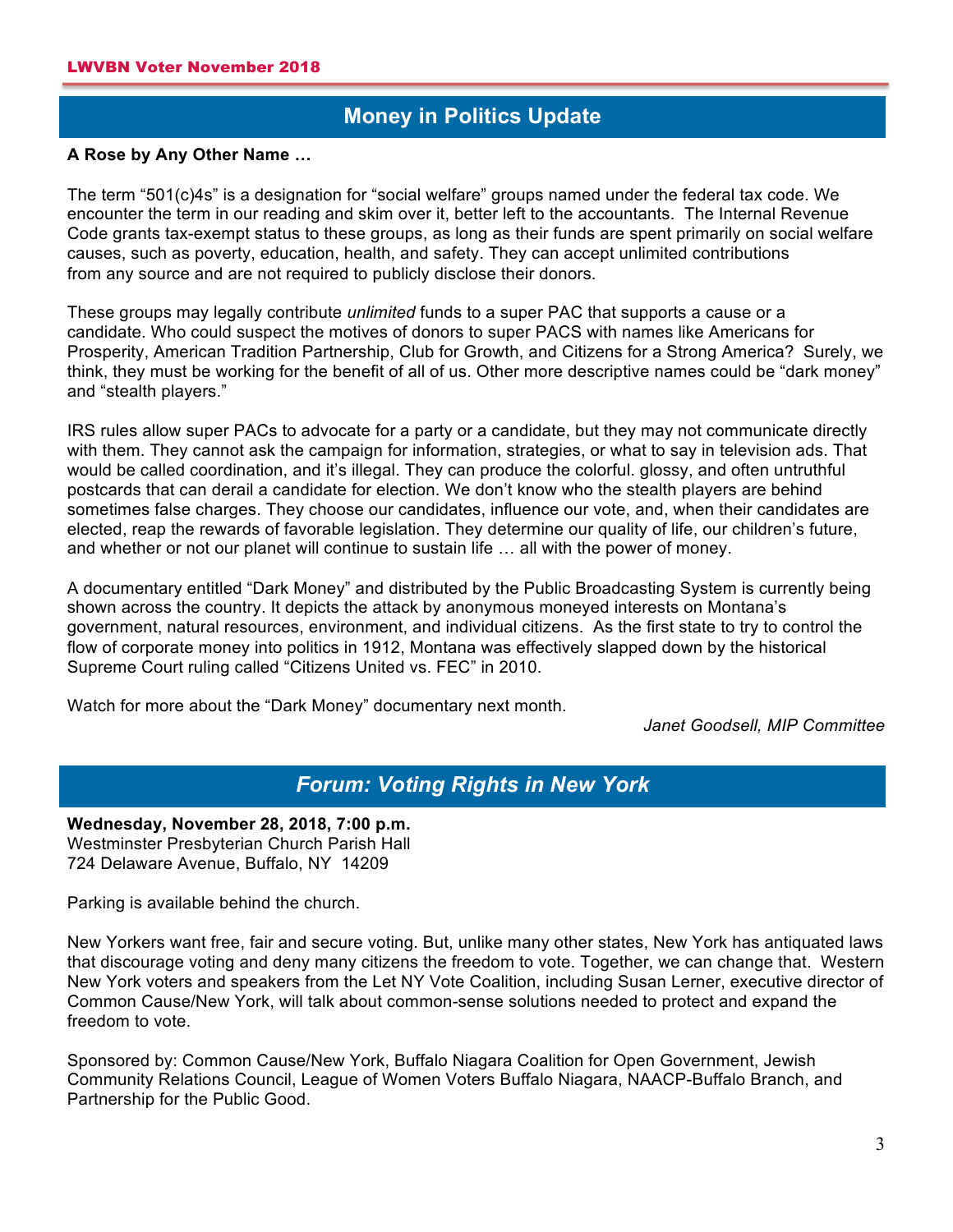## **Our Nuclear Times: Article Eleven A**

### *The Tour Was Free, in October 2018*

The tour was free, and in September. I wore a hat because the hike was outdoors and the day was sunny – I'd had skin cancer. At the site, I noticed a silence, greater than the silence of one grave or a cemetery.

Ten years ago, I had joined a citizen's group that took on a 10,000-year mission: monitor government activities at the West Valley nuclear waste site, 30 miles south of Buffalo. The car approached, as usual, rolling down the Route 219 hill into Springville's Cattaraugus Creek Valley. It was a historic day – the tall chimney at the site could still be seen on the far hillside. That chimney was being removed the very next day, part of a "clean-up" of nuclear reprocessing and vitrification facilities from the 1960s, 1970s and 1980s.

On the tour, I was surprised (why was I surprised?) to see the surrounding green trees, grasses, and wildflowers. A few butterflies fluttered. Birds chirped. We saw a huge turtle, a snake. There! There was that massive mound, covered with black tarps! Area two was covered with black tarps and weights. I'd seen these before, many times, on small maps, these waste disposal areas.

A few unusual earthen mounds are credited to native people of North America's central plains. Were these mounds a refuge during floods? Were these religious or ceremonial gathering places? Who remembers? Ancient mounds are found all over the world, also pyramids and temples, many crumbling.

Adults must tell children the truth. Is that grass-covered mound really garbage, in other words a landfill? A chemical waste dump? A nuclear waste site? There might be, or there might not be, fences and warning signs.

Our nuclear age began in the 1940s. We have travelled around the sun nearly 80 more times. We were told: A serious nuclear incident might occur once in 10,000 years. There was no mention of the additional nuclear wastes. World-wide, nuclear wastes are placed inside mountains, buried below the ground, stored at all nuclear power plants, and even cast into the oceans.

Let's go back to the tour. Would you spend money to tour a nuclear site? Hundreds go to Ukraine. They pay for a guided ground tour of the 1986 Chernobyl site. The melted nuclear reactor core was never secured. A similar situation exists at the 2011 Fukushima, Japan, site. People go there and experience the horror. They take photos and films to bring a message to the world.

My tour was local. My tour was free.

### *Barbara Frackiewicz*

## **Naturalization Ceremonies A**

On September 14, Kate Wagner and Barbara Brooks welcomed 32 new citizens at the naturalization ceremony at the Theodore Roosevelt Inaugural Site on Delaware Avenue in Buffalo. On September 20, 50 new citizens were welcomed at the ceremony at the U.S. Courthouse by Mary Michael Egan and Kathleen Macaluso. On September 27, Deborah Shiffner and Janet Goodsell welcomed 48 new citizens at the U.S. Courthouse in Buffalo.

*Patricia Wille*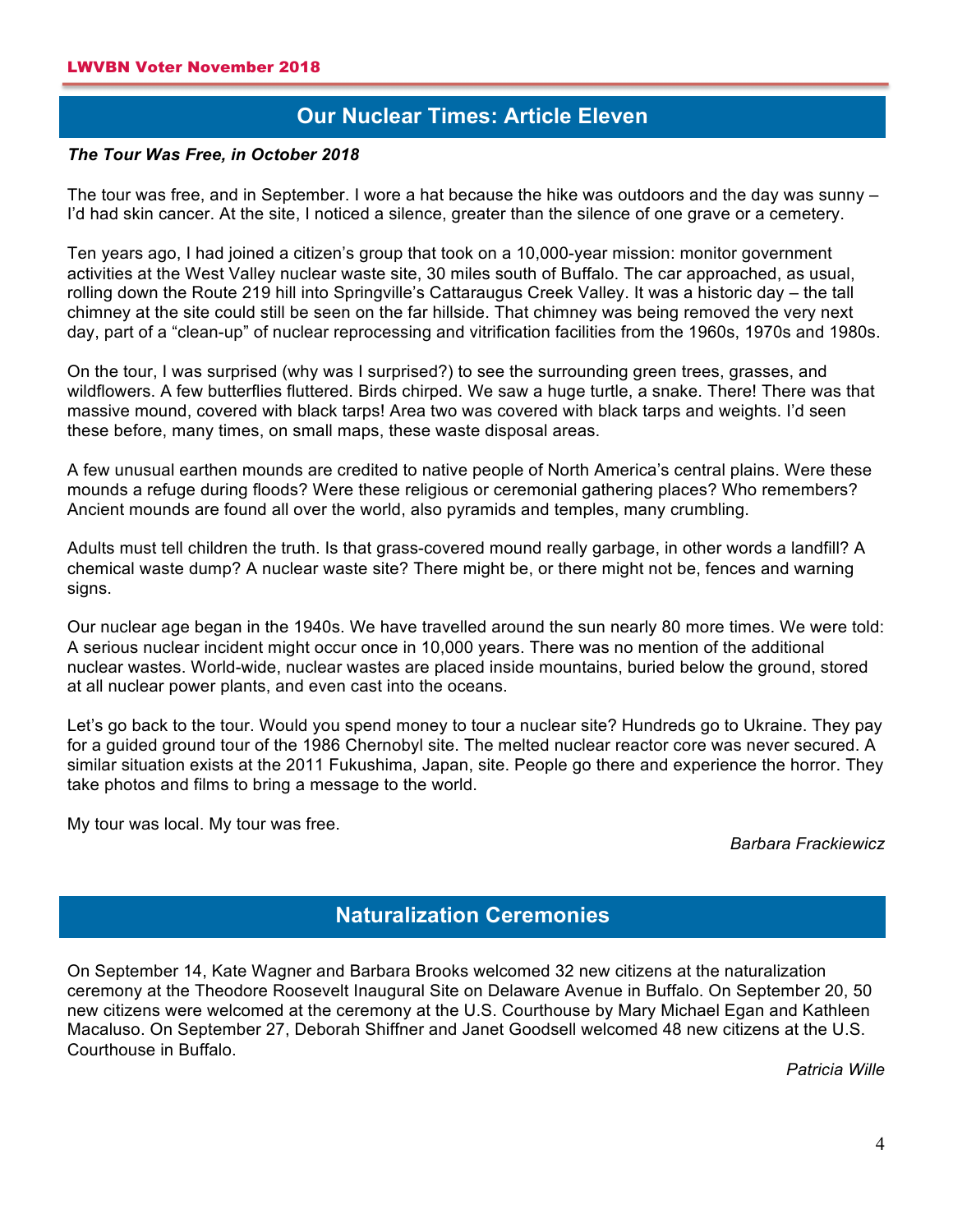## **Voter Registration**

I would like to thank all League members and community friends for their endless generosity, energy and enthusiasm this busy fall. Linda Koenigsberg and Liz Zausmer set up voter registration opportunities on college campuses and locations all over Western New York. Barbara Gunderson gave presentations and set up voter registration at area high schools. Dana Saylor and volunteers she recruited staffed several venues during the summer. Volunteering to register new voters were: Phyllis Banas, Sandra O'Hara, Barbara and Wally Ochterski, Kate Wagner, Kathy Elias, Jayne Murray, Joan Kerman, Janet Goodsell, Diane Goupil, Joan Simmons, Kathie Macaluso, Michelle Perkins-Kowalewski, Eva Hassett, Mary Herbst, Callie Lockwood, Janet Lenichek, Sue Kirkland, JoAnn Mecca, Tina Prygon, Ramona Gallagher, Shirley Joy, Lee Tetkowski, Sally Metzger, Claudia Kruczynski, Sara Vernon and Peg Mergenhagen.

**Candidates events**: Judy Huber organized a Candidates Night in Amherst Town Hall with the assistance of Marian Deutschman, Pat Wille, and Sally Metzger. Ramona Gallagher and JoAnn Mecca officiated at the Candidates Event at the Amherst Senior Center. Janet Massaro was the speaker at the Buffalo Insurance Women's dinner. Ellen Neumaier organized a Candidates Night in East Aurora with the assistance of other League members from East Aurora.

*Mike Egan*

### Welcome New Members!

We are pleased to announce that Elaine Cuskar and Colleen Dunham have become new members of our League.

*Janet Massaro, Membership Committee Chair*

## **LOCAL GOVERNMENT OPEN MEETING A**

### *The Local Government Committee meets on December 12, and you're invited!*

Our state is notorious for the high taxes needed to support thousands of local government entities. The New NY Reorganization and Citizens Empowerment Act of 2009 made it easier for communities to consolidate or dissolve those expensive layers. Is that happening? Is dissolution being debated in your town or village? Join the Local Government Committee for an update on the status of local government reorganization efforts, presented by Lisa K. Parshall, PhD, professor of political science and pre-law advisor at Daemen College.

### **1:30 p.m. Wednesday, December 12, 1272 Delaware Avenue**

### Important Reminder to Vote on Tuesday, November 6, 2018

Polls open in Erie County from 6:00 a.m. to 9:00 p.m. Polls open in Niagara County from 6:00 a.m. to 9:00 p.m.

You may still make an application for an absentee ballot. The application may be downloaded at www.elections.erie.gov. It must be postmarked by October 30, 2018.